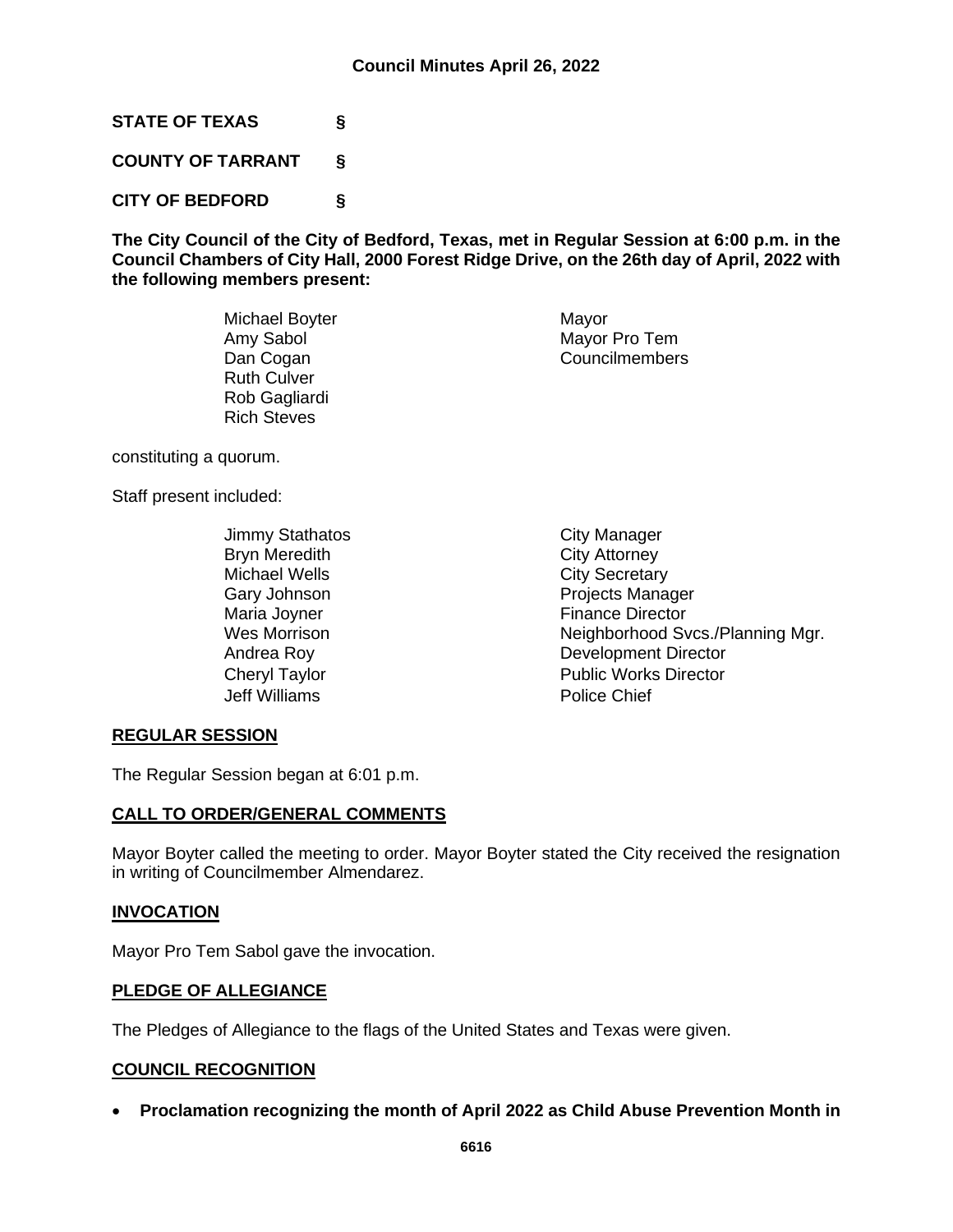# **the City of Bedford.**

Mayor Boyter read a proclamation recognizing the month of April 2022 as Child Abuse Prevention Month in the City of Bedford. Raquel Buezo with the Alliance for Children accepted the proclamation.

• **Proclamation recognizing the month of May 2022 as National AMBUCS Visibility Month in the City of Bedford.**

Mayor Boyter read a proclamation recognizing the month of May 2022 as National AMBUCS Visibility Month in the City of Bedford. Greg Rusk, President of Mid Cities AMBUCS, accepted the proclamation.

• **Proclamation recognizing the week of May 15-21, 2022, as National Police Week and Sunday, May 15, 2022, as Peace Officers Memorial Day.**

Mayor Boyter read a proclamation recognizing the week of May 15-21, 2022, as National Police Week and Sunday, May 15, 2022, as Peace Officers Memorial Day. Police Chief Jeff Williams accepted the proclamation.

# **OPEN FORUM**

Bob Cochrane, 2252 Bedford Circle, Bedford – Mr. Cochrane signed up to speak on Items 5, 6 and 12. Regarding Item 5, he stated it appeared the City of Euless has a more restrictive smoking ordinance than Bedford, as Bedford's only applies to food establishments while Euless' includes other such places as retail and grocery stores. He asked Council to make Bedford's regulations more restrictive. Regarding Item 6, Mr. Cochrane stated in reading the Request for Expression of Interest submitted by Old Town Development, he felt there was too much retail on the south side of L. Don Dodson Drive, too many townhouses on the north side, and that the play area in the middle is too condensed. He hoped certain trees could be saved by adjusting the public space and townhouses. He discussed there being only one entrance and exit for one area of the townhouses. Regarding Item 12, Mr. Cochrane discussed the budget allocated for the Performing Arts Center and stated he felt there was not a need for a black box theater and that some of the meeting rooms could be combined and divided by accordion dividers.

# **CONSIDER APPROVAL OF ITEMS BY CONSENT**

City Manager Jimmy Stathatos presented an overview of the items on the consent agenda.

Motioned by Councilmember Cogan, seconded by Councilmember Culver, to approve the following items by consent:1, 2, and 3.

Motion approved 6-0-0. Mayor Boyter declared the motion carried.

**1. Consider approval of the following City Council minutes: a) March 22, 2022 regular meeting**

This item was approved by consent.

**2. Consider an ordinance repealing Ordinance No. 2021-3301 regarding pay structures; providing a severability clause; and providing an effective date.**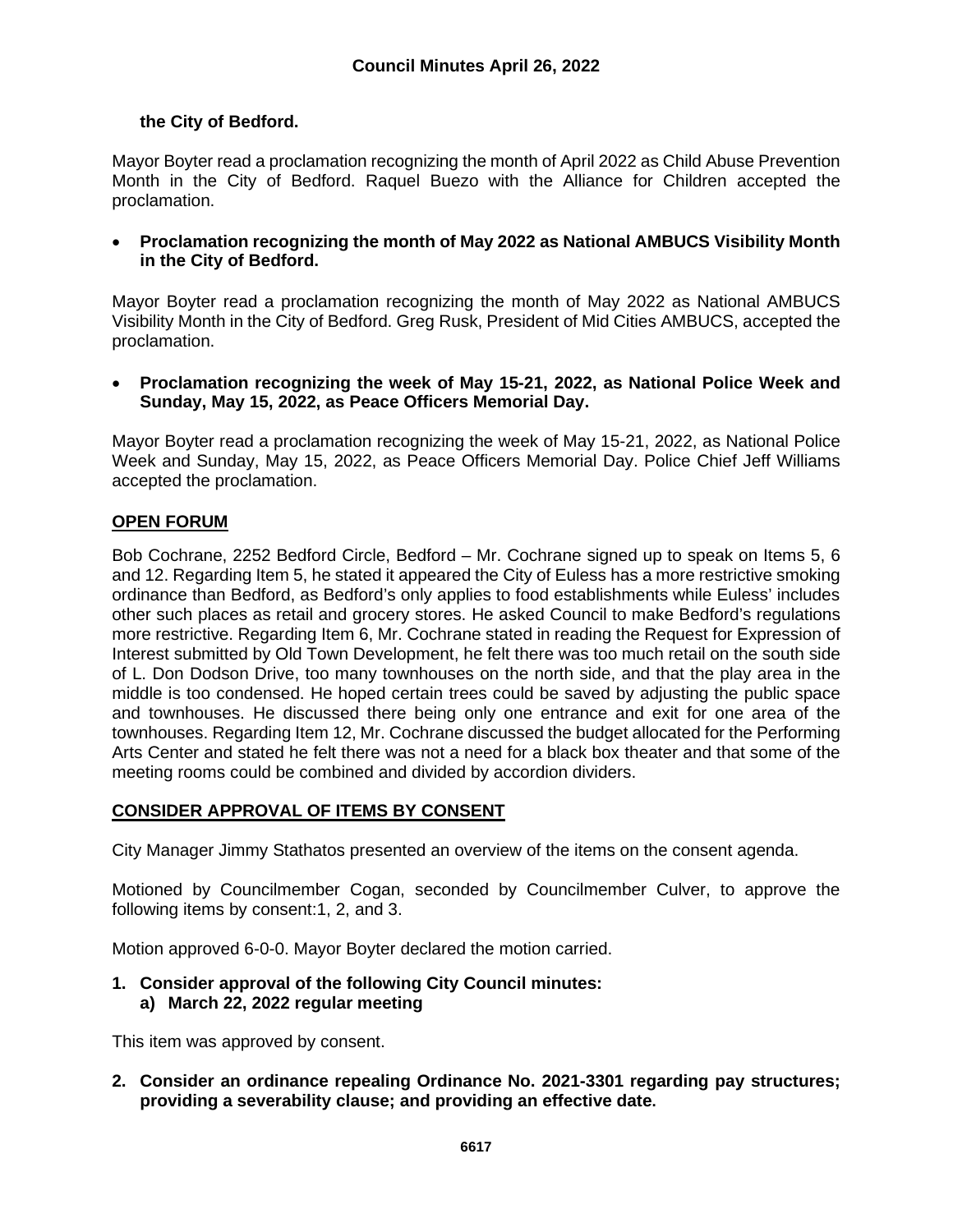This item was approved by consent.

**3. Consider a resolution authorizing the City Manager to enter into a professional services agreement with Garver USA in an amount not to exceed \$152,417 to provide design and specifications for the rehabilitation and painting of the two million-gallon Cummings Elevated Storage Tank**

This item was approved by consent.

# **NEW BUSINESS**

**4. Public hearing and consider an ordinance to rezone the property described as Lot 1 Block 1 Harwood 121 Addition, located at 3501 Harwood Road, from Heavy Commercial within the Master Highway Corridor Overlay (H/MHC) to Heavy Commercial within the Master Highway Corridor Overlay/Specific Use Permit/Full-Service Gasoline Service Station with Convenience Store. (PZ-SUP-2022-500013)** 

Planning Manager Wes Morrison presented information regarding this item, which is for a 2,800 square foot convenience store with gas sales located at corner of Harwood Road and State Highway 121. The site had been a former convenience store with gas sales and the site has since been cleared. The request requires a specific use permit (SUP) as well as site plan approval by Council as it is in the Master Highway Corridor Overlay District (MHC). The site currently has access from two locations on Harwood Road and the applicant will be reducing it to one, while keeping the two access points on the frontage road. The site would have eight fuel pumps and 16 parking spaces. The building meets all the standards of the MHC, including being fully masonry and having a tapered roof. Mr. Morrison stated the use is compatible with the site as it was previously a convenience store with gas sales for over 30 years. He presented an overview of the surrounding current and future land uses and stated that staff did not receive any responses to the required public notices. The Planning and Zoning Commission recommended approval of this item.

In response to questions from Council, Mr. Morrison stated the MHC requires 20 percent open spaced landscaping area, and the applicant will be providing 32 percent, with 40 percent of that being in the front yard. There will be a continuous row of shrubs along Harwood Road and Highway 121 along with trees to help screen the use from the highway right-of-way. The site is approximately one acre, and the applicant has purchased the property.

Mayor Boyter opened the public hearing at 6:26 p.m.

Roger Gallenstein, 4013 Fairmont Court, Bedford – Mr. Gallenstein stated he thought the City would get something more interesting at the site once the former gas station was demolished but was disappointed there would basically be the same use as before. He discussed the overpopulation of gas stations in other locations in the City and Rock Island Auction moving into the area and the clientele they would bring. He stated Murphy USA already has a location at Wal-Mart. He discussed the general move to electric vehicles and asked if a gas station was going to be put in and then be taken out in the future due to lack of demand for gas. He discussed other options at the site, including a coffee and wine bistro or restaurant. He discussed moving the City forward and requested the item be denied or tabled for there to be more discussion on what to do with the site.

Mayor Boyter closed the public hearing at 6:31 p.m.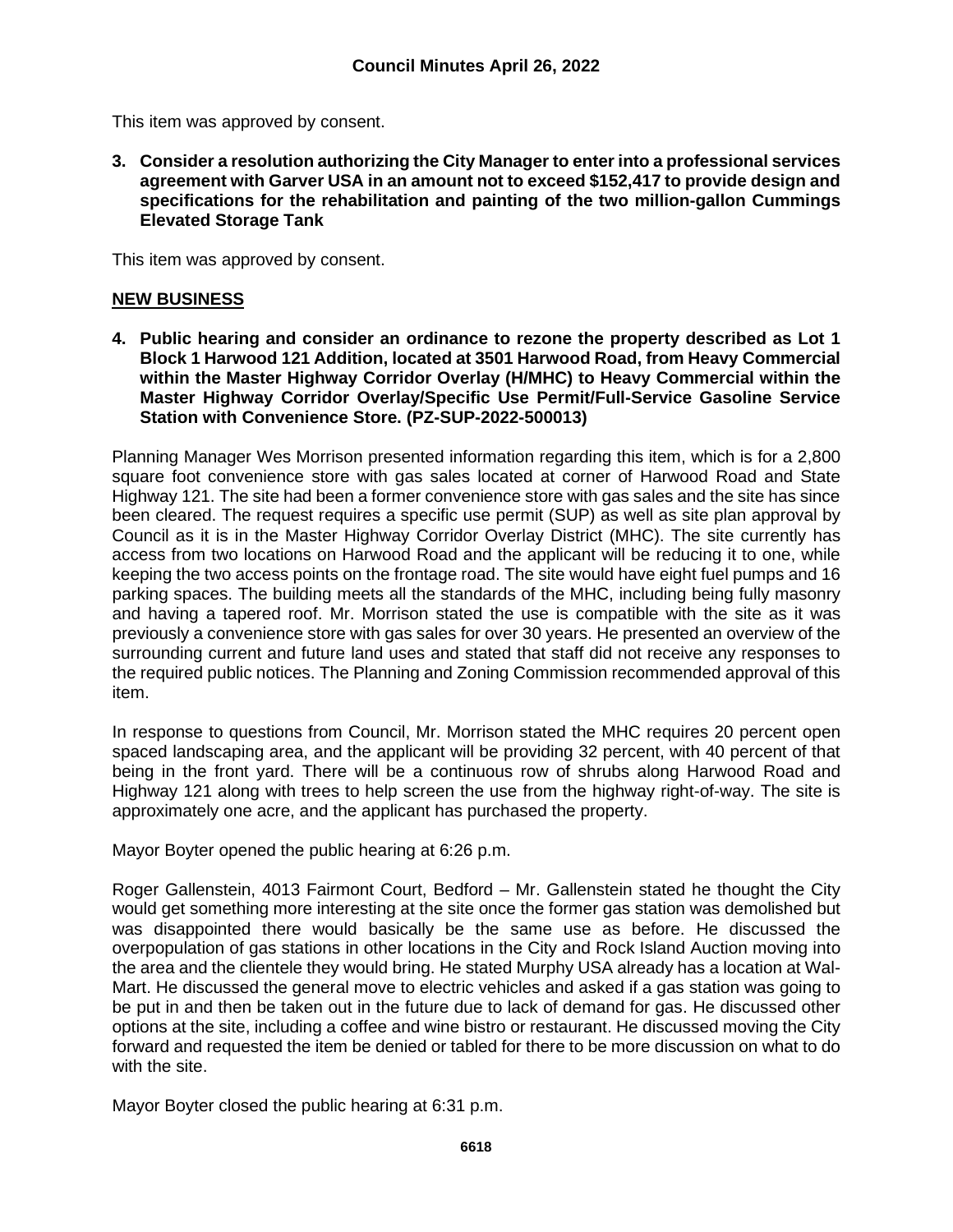There was discussion on electric vehicles and the best use of a one-acre site in the MHC.

Motioned by Councilmember Culver, seconded by Councilmember Steves, to approve an ordinance to rezone the property described as Lot 1 Block 1 Harwood 121 Addition, located at 3501 Harwood Road, from Heavy Commercial within the Master Highway Corridor Overlay (H/MHC) to Heavy Commercial within the Master Highway Corridor Overlay/Specific Use Permit/Full-Service Gasoline Service Station with Convenience Store. (PZ-SUP-2022-500013)

Motion approved 6-0-0. Mayor Boyter declared the motion carried.

**5. Consider an ordinance amending Chapter 82 – "Offenses and Miscellaneous Provisions," Article III "Smoking," Section 82-73 "Food Products Establishment" of the City of Bedford Code of Ordinances; providing that this ordinance shall be cumulative of all ordinances; providing a severability clause; providing a penalty clause; and providing an effective date.**

Mr. Morrison presented information regarding this item. He stated the City recently had several inquiries regarding restaurants and smoking establishments, and while researching the City's smoking regulations, certain loopholes were found. The Smoking Ordinance passed in 2014 prohibited smoking in restaurants with an exemption for those that had 50 percent or greater of their sales from alcohol, while the Zoning Ordinance allows restaurants to have up to 75 percent of sales from alcohol. The proposed ordinance allows smoking in food establishments only if it derives more than 50 percent of its sales from alcoholic beverages, if a certificate of occupancy was received prior to April 26, 2022, and the establishment allowed smoking prior to April 26, 2022. In researching other cities, many had larger distances from smoking on their patios to the primary entrance and the proposed ordinance increases that distance from 10 feet to 25 feet. Mr. Morrison presented an overview of smoking regulations in other cities and a survey of existing restaurants, showing that four allow smoking indoors and one allows smoking on their patio only. In response to a comment made during Open Forum, Mr. Morrison stated the item being discussed only covers food establishments, while other sections of the Smoking Ordinance cover other public places.

There was discussion on when a new certificate of occupancy would be issued, including a change in ownership or location; regulations in other cities; whether to make the ordinance more restrictive; and the intent of the ordinance passed in 2014. Mr. Morrison stated an amendment to the Zoning Ordinance would be coming forward to tighten regulations on vaping. There was further discussion on the surveys of food establishments; enforcement of the distance requirement; the overall Smoking Ordinance; and the possibility of setting a date for food establishments to come into compliance rather than grandfathering them.

Motioned by Councilmember Gagliardi, seconded by Councilmember Culver, to approve an ordinance amending Chapter 82 – "Offenses and Miscellaneous Provisions," Article III "Smoking," Section 82-73 "Food Products Establishment" of the City of Bedford Code of Ordinances; providing that this ordinance shall be cumulative of all ordinances; providing a severability clause; providing a penalty clause; and providing an effective date.

Motion approved 6-0-0. Mayor Boyter declared the motion carried.

**6. Consider approval of Old Town Development, LLC, as the named master developer for the Bedford Commons Mixed-Use Project (area generally located between Bedford Road, L. Don Dodson Drive, EM Bilger Jr. Boulevard, and Parkwood Drive), and**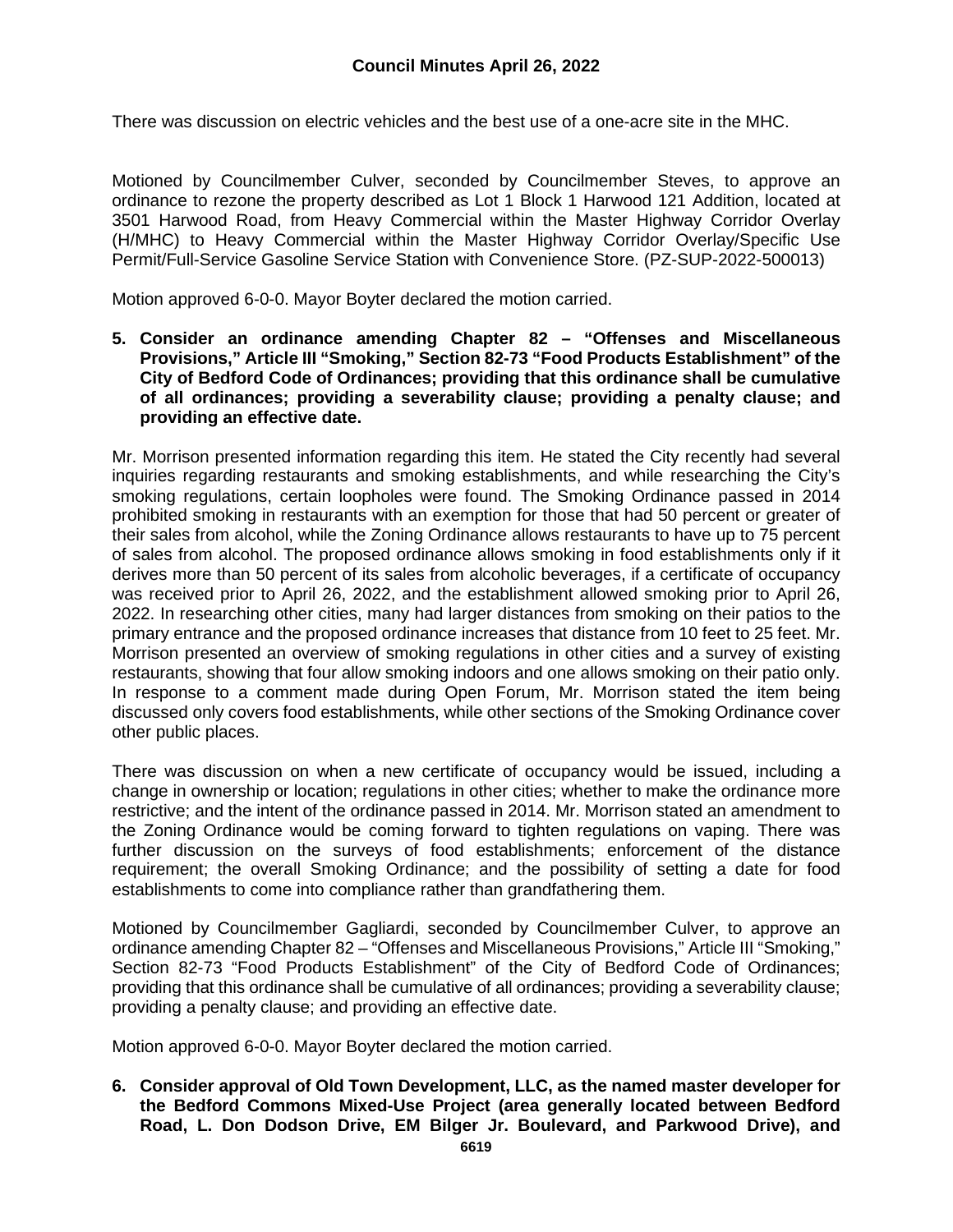#### **authorizing the City Manager to proceed with negotiation of a Memorandum of Understanding with same.**

Development Director Andrea Roy presented information regarding this item. She presented an overview of the process for choosing a master developer for the Bedford Commons project, including issuance a Request for Expression of Interest (RFEI), which was advertised in the Fort Worth Star-Telegram and social media as well as being sent directly to 14 developers. Submissions were received from Broadsword Investors, Russell Glenn, and Old Town Development. Evaluation criteria included qualifications and experience, vision and development approach, financial feasibility and development team capacity, and reputation. Ms. Roy stated staff is recommending Old Town Development for the project based on their proposal, their experience, and their capacity to offer more of a boutique-type approach to the project. She presented an overview of the Bedford Commons site, the approved Tax Increment Reinvestment Zone (TIRZ) concept plan, examples of Old Town Development and GFF Architects work, and Old Town Development's conceptual master plan. She stated that if approved, a memorandum of understanding would be brought to Council at their next meeting for the terms of the initial relationship between Bedford and Old Town Development.

There was discussion on investors purchasing private single-family homes and turning them into rental properties, the advantages of the City owning the property, and adhering to the TIRZ plan as approved by Council and the other taxing entities. In response to questions from Council, Justin Springfield with Old Town Development stated their core competency is creating unique experiences by partnering with hyper local businesses and dining establishments that are destinations and experiential oriented. He discussed creating a cohesive development with connectivity and walkability. There was discussion on the size of the property; the TIRZ; being responsive to residents; potential ordinance changes related to the project; ingress and egress to the townhomes; the need for residential as part of the project; low-density residential; working with the neighborhood adjacent to the project; and whether office buildings are needed particularly with the impact of the pandemic.

Motioned by Councilmember Gagliardi, seconded by Mayor Pro Tem Sabol, to approve Old Town Development, LLC, as the named master developer for the Bedford Commons Mixed-Use Project (area generally located between Bedford Road, L. Don Dodson Drive, EM Bilger Jr. Boulevard, and Parkwood Drive), and authorizing the City Manager to proceed with negotiation of a Memorandum of Understanding with same**.**

Motion approved 6-0-0. Mayor Boyter declared the motion carried.

#### **7. Consider a resolution authorizing the City Manager to accept the technical and sealed dollar cost proposals from Weaver and Tidwell, LLP (Weaver, LLP) for independent auditing services for the City of Bedford, Texas.**

Finance Director Maria Joyner presented information regarding this item. She stated the contract for independent audit services expired as of September 30, 2021 and the City was required to solicit firms to provide that service. A request for proposal (RFP) was issued and the City received six proposals. Staff reviewed the proposals and presented them to the Audit Committee, which unanimously voted to accept the top proposal. Elements of the review include technical qualifications, prior experience with cities, whether they met the mandatory requirements of the RFP, the experience of the audit team, the approach provided by the audit firm, their capacity to meet timelines, and which could provide the best value to the City. Ms. Joyner presented an overview of the proposals and stated Weaver and Tidwell provided the best pricing and service to the City. She presented background information on Weaver and Tidwell.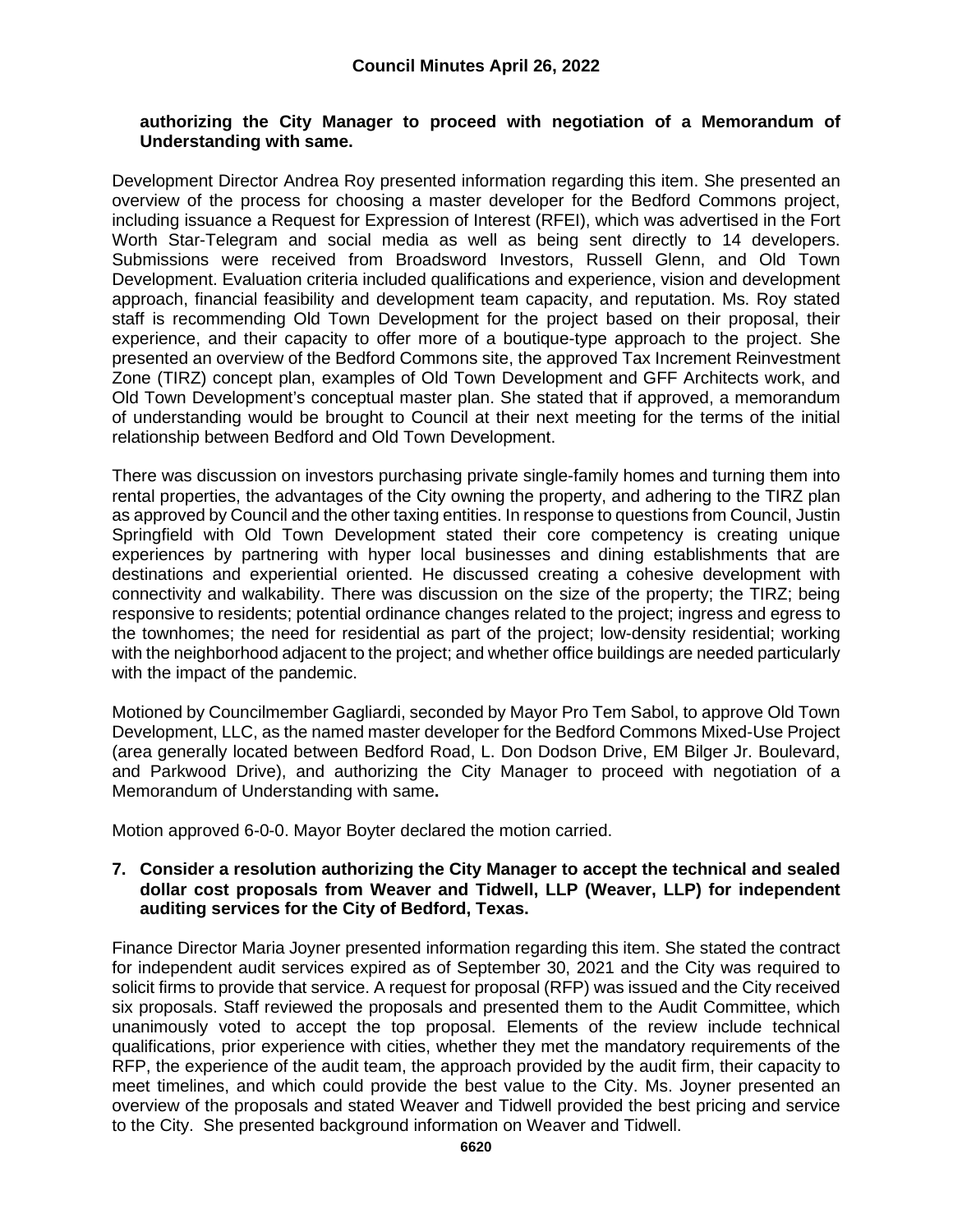In response to questions from Council, Ms. Joyner stated it is policy to take try and take such contracts out five years. She discussed the extra services and additional value Weaver and Tidwell would provide to the City. She stated they have the best timing of any firm and have consistently completed the City's audit within the time schedule.

Motioned by Councilmember Gagliardi, seconded by Councilmember Cogan, to approve a resolution authorizing the City Manager to accept the technical and sealed dollar cost proposals from Weaver and Tidwell, LLP (Weaver, LLP) for independent auditing services for the City of Bedford, Texas.

Motion approved 6-0-0. Mayor Boyter declared the motion carried.

**8. Consider a resolution approving an amendment to the interlocal agreement with Tarrant County, Texas for road resurfacing services, which amends the original agreement by replacing Forest Ridge Drive with Northridge Drive; authorizing the City Manager of the City of Bedford, Texas, to sign such amendment; and providing an effective date.**

Public Works Director Cheryl Taylor presented information regarding this item. She stated the original agreement with Tarrant County was to repave Harwood Road and Forest Ridge Drive; however, staff is waiting on a manhole to replace the sanitary sewer line across Forest Ridge Drive and it will not be completed in time to pave in May. This item is to replace Forest Ridge Drive with Northridge Drive, where utility work was recently completed. She stated Tarrant County may be able to pave Forest Ridge Drive in the summer or the City may utilize a miscellaneous asphalt contract with Reynolds Asphalt. In response to a question from Council, Ms. Taylor confirmed there would be no fiscal impact with this decision.

Motioned by Councilmember Cogan, seconded by Councilmember Gagliardi, to approve a resolution approving an amendment to the interlocal agreement with Tarrant County, Texas for road resurfacing services, which amends the original agreement by replacing Forest Ridge Drive with Northridge Drive; authorizing the City Manager of the City of Bedford, Texas, to sign such amendment; and providing an effective date.

Motion approved 6-0-0. Mayor Boyter declared the motion carried.

#### **9. Consider a resolution of the City of Bedford, Texas approving the American Rescue Plan Act Appropriation Plan; and recognizing and appropriating expenditures within the Fiscal Year 2022 Coronavirus Local Fiscal Recovery Fund Budget.**

City Manager Jimmy Stathatos stated a resolution would be brought to Council in the future that allows the City to designate the rest of the American Rescue Plan Act Appropriation (ARPA) funds as replacement funds, which would be used to reinvest in the community. He and Police Chief Jeff Williams presented an overview of items to be funded with the resolution, including \$147,810 for the Police Department to finalize the renovations to Law Enforcement Center (LEC), restructuring the Public Service Officer unit, and Telestaff scheduling software. A further \$128,728 in funding would replace 40 desktop and 60 laptops with Dell products and utilizing an outside vendor to install the replacement computers. Chief Williams presented an update of renovations at the LEC.

Motioned by Councilmember Culver, seconded by Councilmember Gagliardi, to approve a resolution of the City of Bedford, Texas approving the American Rescue Plan Act Appropriation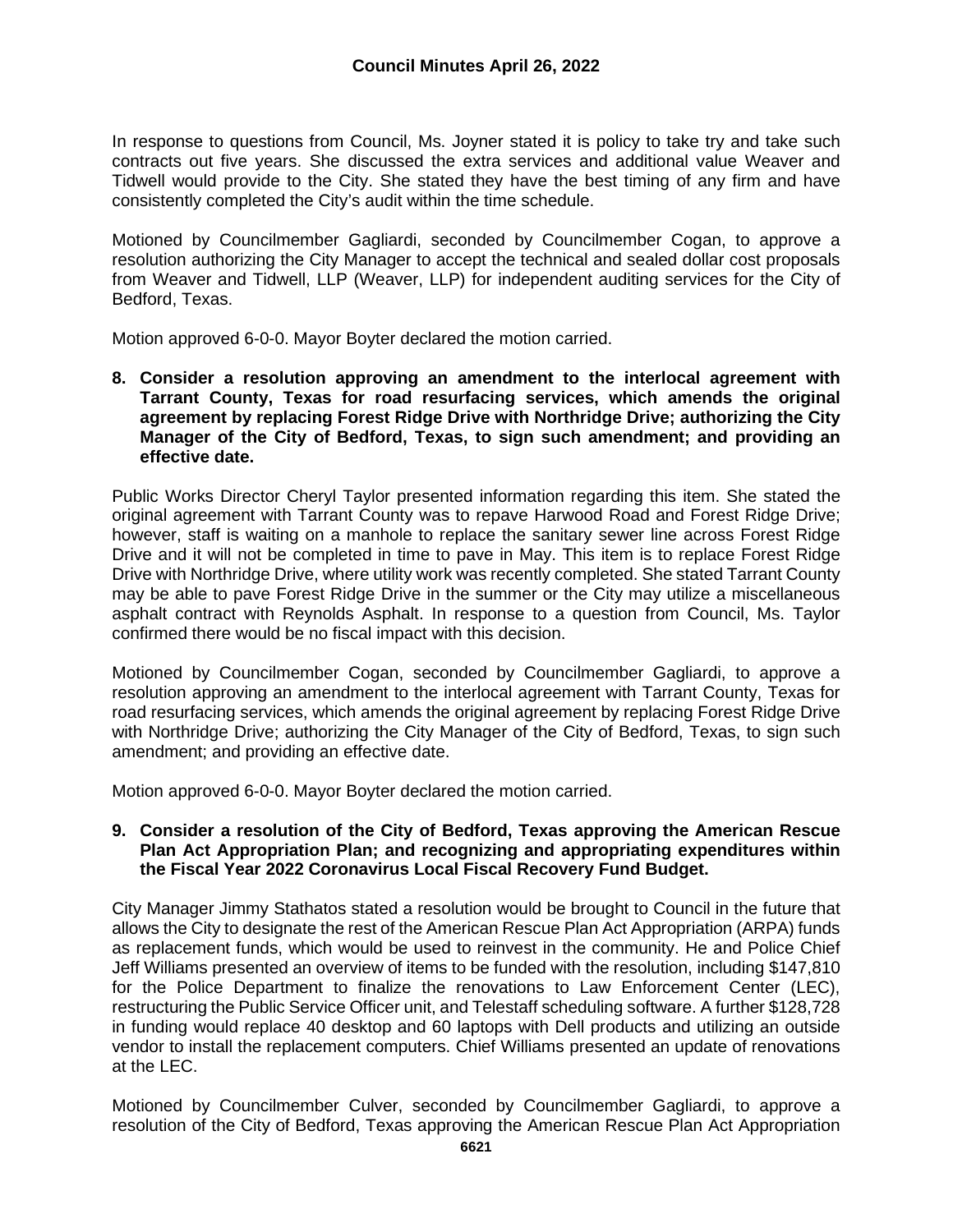Plan; and recognizing and appropriating expenditures within the Fiscal Year 2022 Coronavirus Local Fiscal Recovery Fund Budget.

Motion approved 6-0-0. Mayor Boyter declared the motion carried.

# **10. Consider a resolution appointing members to Bedford's Citizen Boards and Commissions.**

Motioned by Councilmember Culver, seconded by Councilmember Gagliardi, to approve a resolution appointing the following members to Bedford's Citizen Boards and Commissions:

Planning and Zoning Commission

Bruce Emery, Place 1 – Unexpired term ending September 30, 2022 and full term ending September 30, 2024 Roger Gallenstein, Place 2 – Unexpired term ending September 30, 2023 Tom Jacobsen, Place 3 – Unexpired term ending September 30, 2023 Todd Carlson, Place 4 – Unexpired term ending September 30, 2023 Nichelle Dawkins, Place 5 – Unexpired term ending September 30, 2022 and full term ending September 30, 2024 Steve Otto, Place 6 – Unexpired term ending September 30, 2022 and full term ending September 30, 2024 Bryan Henderson, Place 7 – Unexpired term ending September 30, 2022 and full term ending September 30, 2024 Kate Barlow, Place 8 – Alternate – Unexpired term ending September 30, 2023 Danielle Stellrecht, Place 9 – Alternate – Unexpired term ending September 30, 2022 and full term ending September 30, 2024 Street Improvement Economic Development (4B) Sue Schulz Place 1 – Unexpired term ending September 30, 2023 Duke Loper, Place 3 – Unexpired term ending September 30, 2022 and full term ending September 30, 2024 Zoning Board of Adjustment/Buildings and Standards Commission Jesse Owens, Place 3 – Unexpired term ending December 31, 2022 and full term ending December 31, 2024

Randy Youngs, Place 4 – Unexpired term ending December 31, 2022 and full term ending December 31, 2024

Tom Bresnahan, Place 5 – Unexpired term ending December 31, 2023

Motion approved 6-0-0. Mayor Boyter declared the motion carried.

# **11. Discussion and receive Council direction regarding changes to the City's Boards and Commissions.**

City Secretary Michael Wells presented information regarding this item. He stated the subcommittee of Council tasked with reviewing the City's Boards and Commissions made several recommendations for changes and staff wanted to ensure the entire Council was of the consensus to make such changes prior to a formal ordinance being drafted. Changes included: limiting the terms of chairpersons to two, two-year terms, with clarification needed on whether it was to be cumulative or consecutive; the selection of the secretary by the staff liaison in conjunction with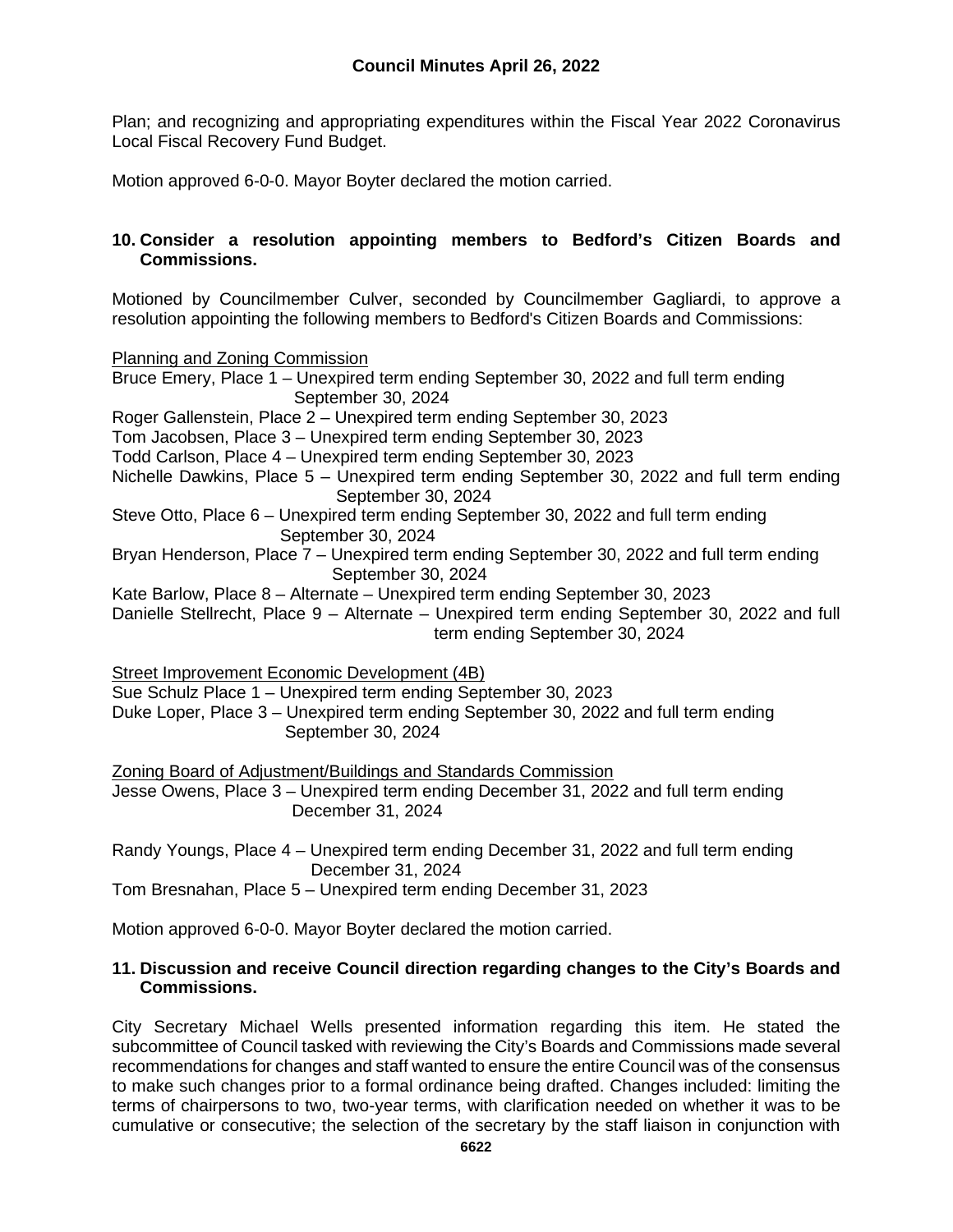the chairperson; deleting the Community Affairs Commission and renumbering the following sections; changing the number of meetings to six per year; changing the names of the respective bodies to "advisory boards"; changing the number of members of the Cultural Affairs Advisory Board to five; and other changes for consistency and current practices, including the handling of absentee members. Staff also requested direction on the subcommittees other recommendation to combine the Beautification Commission and the Parks and Recreation Advisory Board.

Council was of the consensus to table discussion on the items regarding the Community Affairs Commission and combining the Beautification Commission and the Parks and Recreation Advisory Board. Council was of the consensus to move forward on the remainder of the changes, with the chairperson terms being consecutive and adding another recommendation from the subcommittee to have the staff liaisons conduct the meetings.

#### **12. Discussion and receive Council direction regarding the scope of the BRW Architects agreement to design the Performing Arts Center.**

City Manager Jimmy Stathatos stated the City is at the point where the focus on the project needs to be narrowed down and a decision made in terms of scope so a professional services agreement and funding options can be presented to Council. Originally \$5,500,000 was set aside for the project; however, in looking at the City's wants and needs, the budget would be exceeded. Mr. Stathatos stated there are different funding options that can help bridge the gap. He recommended taking a construction-manager-at-risk approach to the project.

Gary Johnson, the project manager, stated through feedback from the townhall meetings, there was some direction towards focusing on a performing arts center as opposed to a meeting space. He asked for direction on what was going to be budgeted for the project as part of the professional services agreement is based on the project's cost. He discussed cost escalation and the increase in construction costs, and that delaying would mean less building for the money being spent.

Craig Reynolds with BRW Architects discussed the meetings with Council, staff, and the community. He asked for direction on how much the community wants to put forth towards the project in terms of budget, which would allow the programming for the facility to be further refined.

Mr. Stathatos asked Council if they were gravitating towards any of the three options or a variation of one. Staff would then bring back an agreement and funding options at the next meeting. There was discussion on the different options; input from the community about focusing on a performing arts center as opposed to a flexible space; landscaping and other enhancement opportunities for the site; making the site a destination; integration with Bedford Commons and the Library; increases in costs and the funding options to be presented at the next meeting; reducing some of the functionality of the building based on community feedback and reallocating the funding towards the performance space; and various aspects of the options, including meeting rooms and their capacities. Council was of the consensus for the \$10,000,000 option.

# **13. Mayor/Council Member Reports**

No reports were given.

# **14. City Manager/Staff Reports**

City Manager Jimmy Stathatos reported the item for the operations of The Center at Generations Park would be brought to the next Council meeting with the results of the Request for Proposal and a recommendation on whether the YMCA or the City would manage operations. He thanked